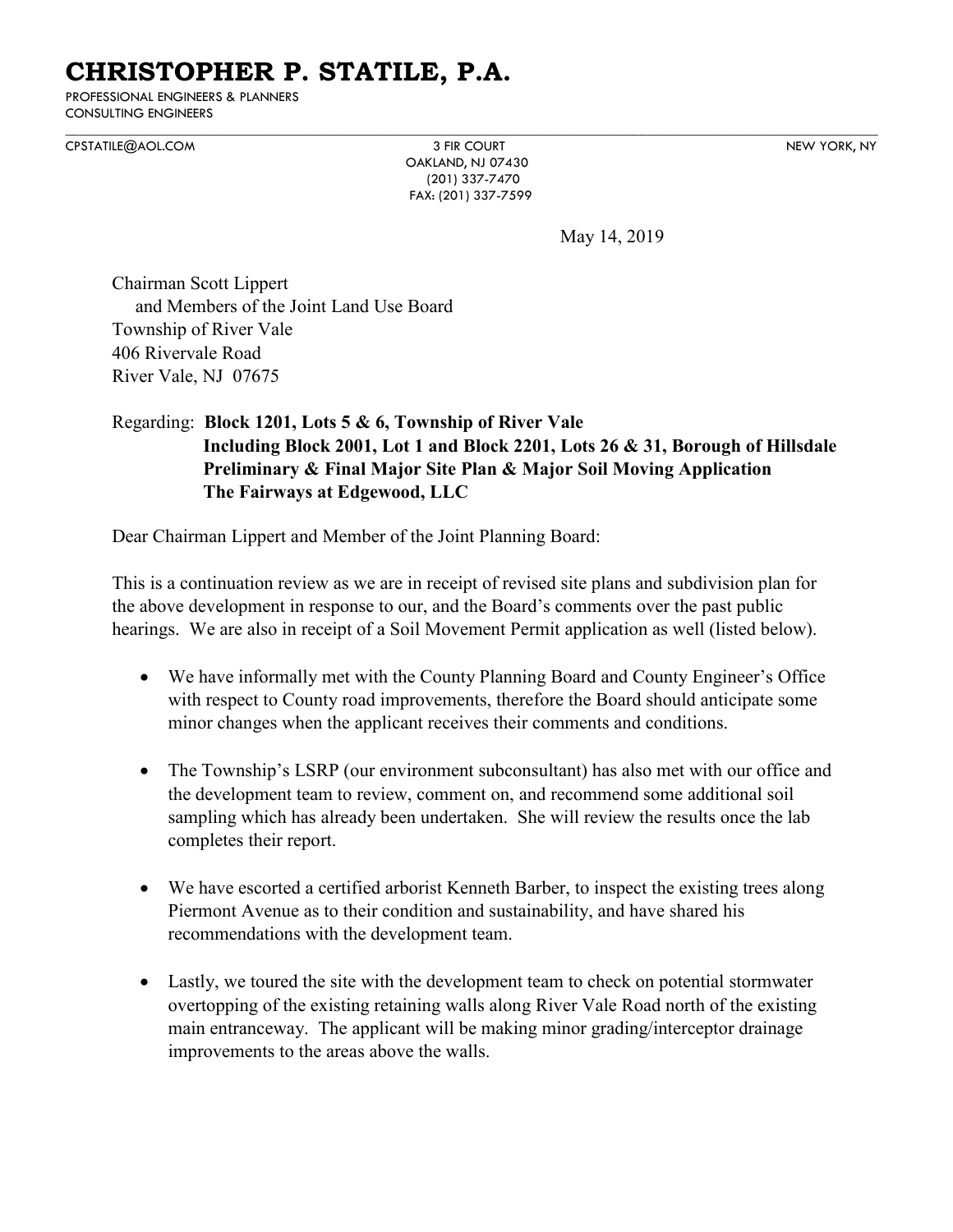The revised plans consist of the following:

- 1. "Preliminary and Final Major Site Plan," prepared by Partner Engineering and Science dated August 31, 2018 revised through April 11, 2091.
- 2. "Landscape and Lighting Plan" prepared by Spiezle Architects dated August 31, 2018 revised through April 11, 2019.
- 3. "Final Plat" subdivision plan prepared by Kennon Surveying Services, Inc. dated August 31, 2008 revised through April 11, 2019.
- 4. "Stormwater Management Report" prepared by Partner Engineering and Science dated August 31, 2018 revised through April 11, 2019. *This addressed the amended pond layout.*
- 5. "Operations and Maintenance Manual, The Fairways at Edgewood" prepared by Partner Engineering and Science dated April 11, 2019. *This is required under the current stormwater management rules of the State. The developer will be required to report annual maintenance to the Township.*
- 6. "Sanitary Sewer Capacity Analysis" prepared by Partner Engineering and Science dated April 11, 2019. *This addresses our concern for existing sewer capacity in Piermont Avenue.*
- 7. "Soil Movement Applicant" with soil quantity computation estimates dated April 11, 2019.
- 8. Revised architectural plans to be presented at the public hearing.

## *Major Site Plan Changes:*

- 9. Revised the subdivision lines for the affordable housing lot eliminating slight jog in side lot line.
- 10. Improved upon the architecture of the storage and environmental buildings with the addition of roofline breaks, cupolas, and barn-like embellishments. We have recommended further enhancements to the concrete block environmental building.
- 11. Re-configured/combined detention ponds to simplify stormwater management.
- 12. Added a two-lane egress-only driveway to Piermont Avenue to be also used for emergency services as requested by fire responders. This also includes a direct sidewalk connection to Piermont Avenue shared bikeway at Mark Lane.
- 13. Extended 7 ft. wide shared use bikeway to Hillsdale (serves as sidewalks for high school students). Move the bikeway to ensure that a 25 ft. landscape buffer will be provided in front of the affordable housing building.
- 14. Increased water main feed pipes to interior loop per fire department.
- 15. Increased curb corner radii for fire apparatus maneuvers.
- 16. Moved buildings back away from sidewalk (must move back anther 0.5 ft. to 20 ft. total).
- 17. Undertaken addition soil borings as prescribed by the Township's LSRP.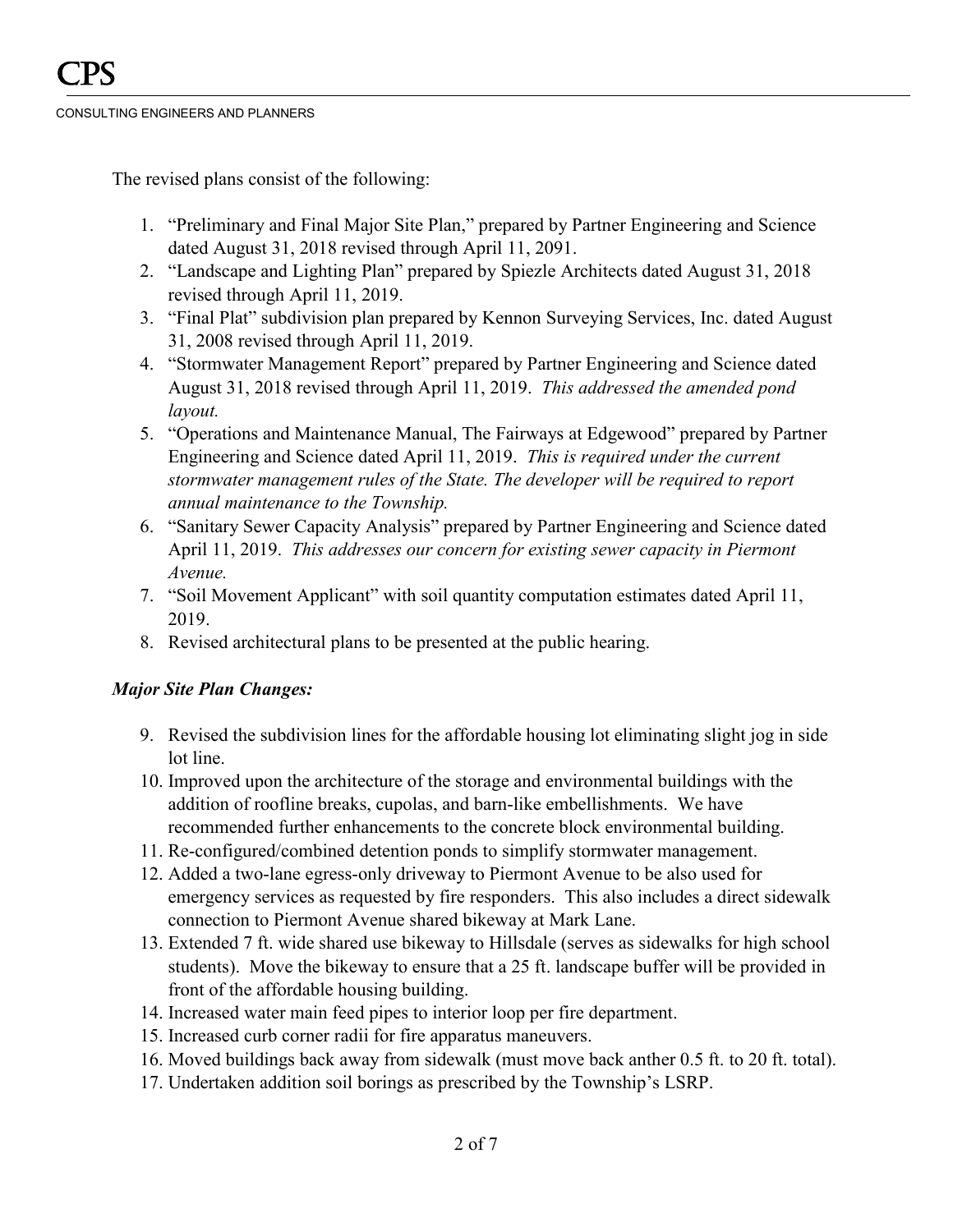## *Changes Recommended:*

- 1. The majority of large trees along Piermont Avenue will be removed due to widening, sight distance at driveways, and poor condition. The arborist suggests that 'green mountain' maples be planted along Piermont Avenue to replace those to be removed due to disease and damage. These are limited to areas *outside of* the sight distance triangles under County policy.
- 2. All building garages must be 20 ft. from the back of sidewalks. A minor detail correction is required.
- 3. Pull back ends of islands at entrance (west of gate house) for fire apparatus access and stripe these areas.
- 4. Install curbing along Piermont Ave, from the new egress driveway to culvert at Hillsdale/Township of River Vale border to clean up the edge of pavement and prevent stormwater passage over shared bikeway.
- 5. Site LED ornamental lighting. Plans show ornamental fixture as close as 110 ft. The Township closest spacing is 300 ft. on arterial County roadways, and none on local streets.
	- a. There are approximately 50 fixtures shown on interior roadways whose power costs must be paid by the Township and authorized by the Mayor and Council thus subject to their review and approval.
	- b. The cost to replace knock-downs must be borne by the development owners since the Township would not stock such fixtures nor be responsible for same.
	- c. LED's should be 3,000 degrees K to prevent whitish-blue visual rendering.
	- d. One pole is located inadvertently on the pump house near affordable housing units. Additional lighting should be provided for the affordable parking and walking areas, possibly using bollards to prevent visual spillage off-site.
- 6. Pull back curved, monument signs at main entrance 20 ft. to provide adequate stopping sight distance to bikeway and motor vehilces.
- 7. Stripe crosswalk and Stop Line at main entrance for bikeway identification.
- 8. Provide appropriate markings on new bikeway surface indicating for shared use.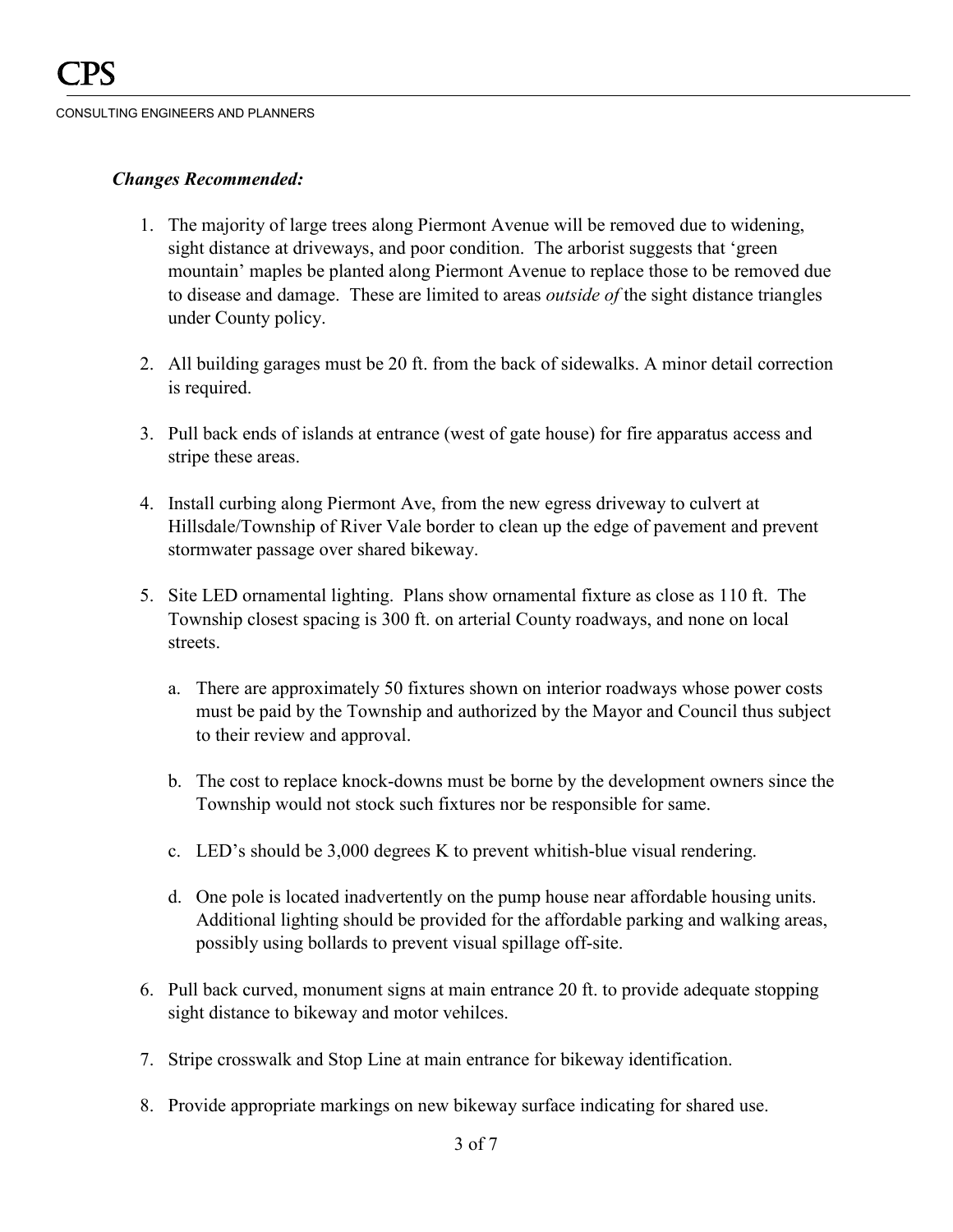- 9. Add/replace small stop signs for shared bikeway on both approaches a main entrance.
- 10. At Piermont/Rivervale Road show color-coated pavement in crosswalks. Show pedestrian flashers.
- 11. Pond aerators and pond distribution system for irrigation must be designed for the anticipated volume held. Provide shop drawings for approval prior to start of site construction.
- 12. Riprap aprons for the two inlet pipes should be carried to the pond bottom should the pond run dry in the summer and a storm occur.
- 13. Stormwater control structure orifice plates should be galvanized or stainless steel.
- 14. Protective fencing must have warning signs around the two detention ponds to prevent of illicit use.
- 15. Re-configure Castle Stuart Ct. to make the two driveways reasonably perpendicular to Woodmont Circle. Provide striped interior area between the two driveway intersections for fire apparatus.
- 16. Stripe off east half of Muirfield Lane, from Piermont Avenue gates to first townhome driveway to remain clear for fire apparatus access. Post as fire lane.

We have reviewed these items with the development team and they have agreed to amend the final plans accordingly as conditions of approval should the Board consider acting favorably on the site plan/bulk variance applicant.

The following items/approvals are outstanding:

- 1. Soil test pits witnessed by our office for detention ponds.
- 2. Bergen County Soil Conservation Plan Certification.
- 3. NJDEP Sewer Extension Permit for additional sanitary sewerage discharge. Must be executed by the Governing Body.
- 4. Bergen County Planning Board preliminary and final approval. Bergen County Engineering review of signalized intersection improvements.
- 5. Township of River Vale Sanitary sewer connection permit and fees.
- 6. Developer's Agreement executed by the Board and Governing Body.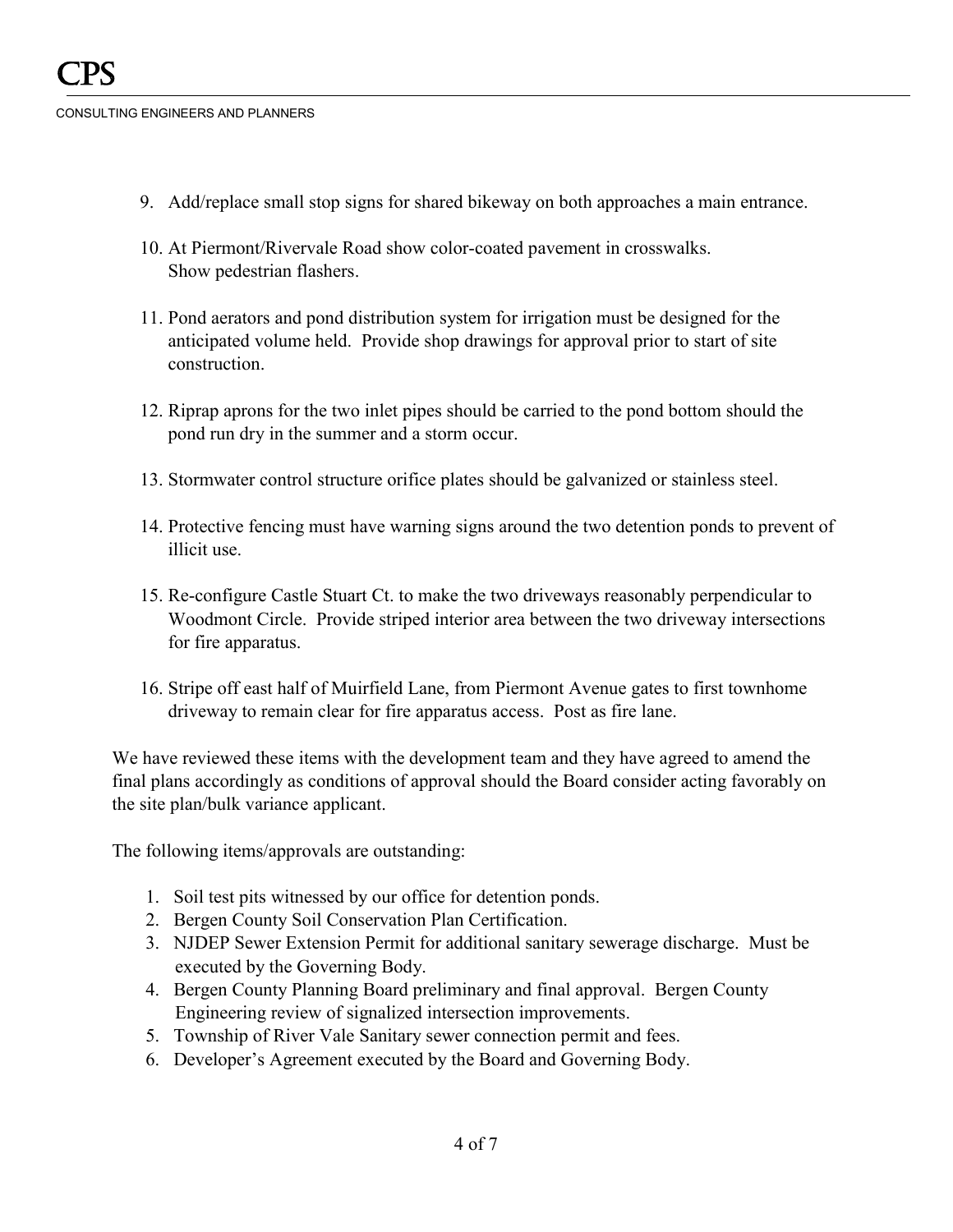# **Zoning Variances**

It appears that the following bulk(c) variances are required:

1. Ordinance #332-2018, Section 142-224 A.4.(j). The ordinance only provides for the maximum height of an accessory structure of one story or 25 ft.

The Maintenance Building "A" (deemed an accessory structure by 142-224 A.3.(a)[5]) has a proposed height of 33ft. 6 inches and appears to be two stories (storage lofts in upper area).

Similarly, the Environment Storage Building "B" has a proposed height of 25 ft. 8 inches versus 25 ft. proposed. The applicant has reduced the roof height on the revised architectural plans.

Thus both building require a height variance.

2. Section 142-248 A. Fences in Front Yard. Fences in the front yard may not exceed 3 ft. in height. Front yard is defined as the unoccupied portion of a lot which front upon a public street between the street line and the buildings.

A newly proposed ornamental fence within the front yards is a 5 ft. with 6 ft. high decorative pillars intermittently spaced along the fence line. There is also a newly proposed 5 ft. high fence near the new clubhouse parking area as a visual division to the residential property.

Thus the proposed ornamental fence requires a height variance.

3. Section 142-242 D. (6) Signs – Multifamily Identification Signs The ordinance allows one sign not to exceed 32 square feet in size. Signs shall not exceed eight feet above grade.

There are four signs proposed requiring a variance. Three are 17.18 SF in public view from the road, and one 68 SF interior sign requiring a variance (based on the provided details in Landscape Architect's Plan) beyond the gatehouse.

Thus, the total number of signs requires a variance, and the interior sign requires a variance for size.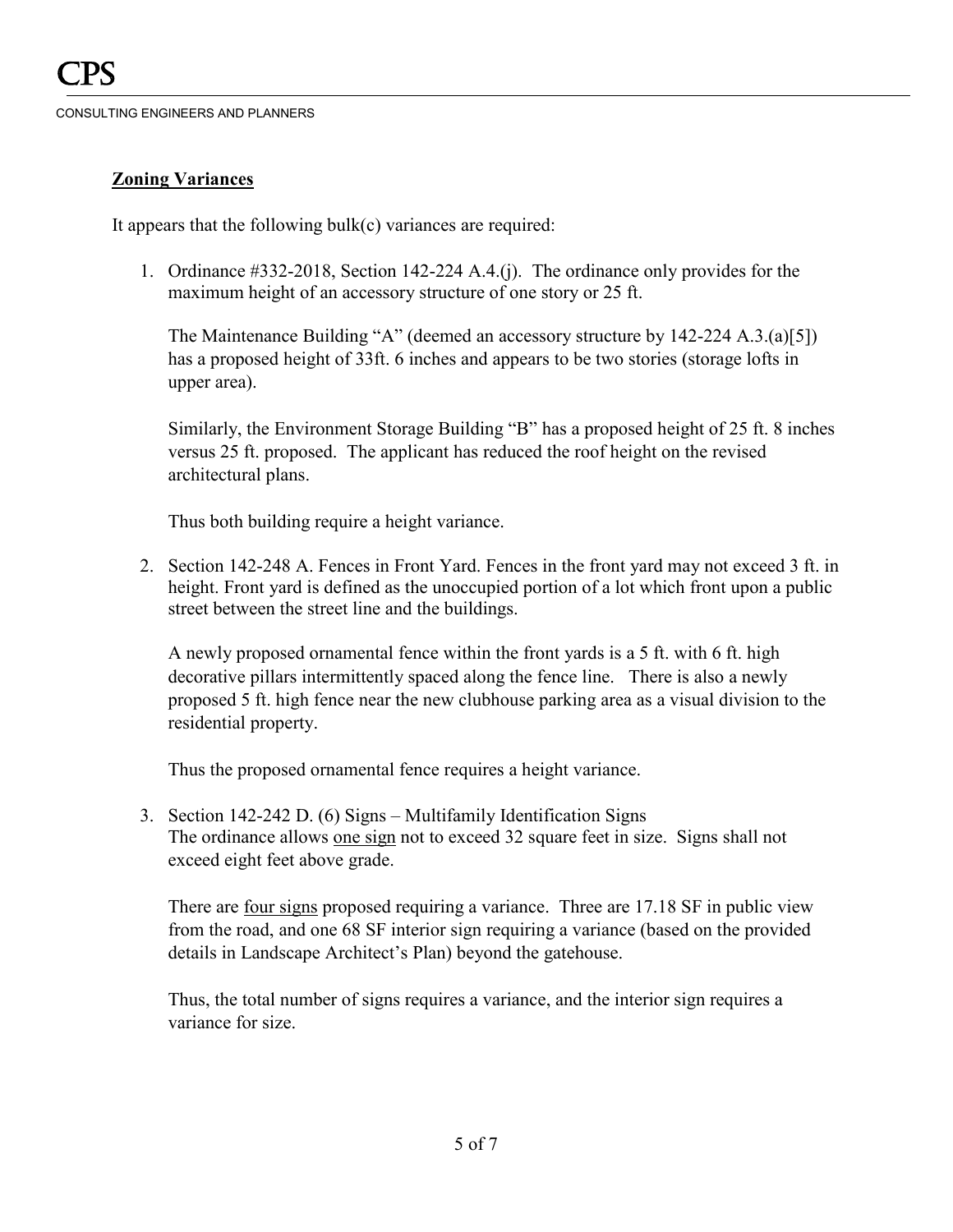The Residential/Golf Course Development ordinance intent was not to limit the number and size of accessory structures for the golf course operations, however, the applicant seeks to request the following bulk variances:

4. Section 142-225 Accessory Buildings. Size of accessory structure 600 SF maximum area. Three pre-existing non-conforming buildings (\* see below) are present, but were recognized as part of the new pump house site plan application approved by the Board in 2009.

The proposed two new maintenance buildings exceed 600 SF and require a variance as follows:

- a. 16,800 SF Maintenance Building "A" or 16,200 SF.
- b. 5,700 SF Environmental Maintenance Building "B' or 5,100 SF.
- 5. Section 142-225C. Number of Accessory Structures.

The applicant is reducing the accessory building count by one. The following 10 existing accessory buildings are present on the golf course (excluding the Clubhouse):

- a. 5,246 SF maintenance building (to be removed).
- b. 4,084 SF maintenance building (to be removed).
- c. 3,137 SF maintenance building (to be removed).
- d. 491 SF maintenance building (to be removed).
- e. 1,389 SF irrigation pump house (previously approved by the Board).
- f. 555 SF irrigation pump house.
- g. \*10,893 SF 'midway building."
- h. \*6,793 SF 'midway building."
- i. Two accessory structures associated with the pool: \*626 SF & 365 square feet.

The above 10 accessory structures were all recognized by the Board via our June 11, 2009 review report at the time two new pump houses were added and approved under the Final Site Plan/Soil; Permit resolution adopted on July 20, 2009.

The applicant proposes to now remove four buildings noted above and add following three new accessory buildings for a total of nine buildings:

- c. 171 SF Gate House off River Vale Road.
- d. 16,800 SF Maintenance Building "A"
- e. 5,700 SF Environmental Maintenance Building "B'

Therefore, the number of accessory structures is being reduced by this application, *but the total number were previously recognized by the Board.* Therefore, it appears no variance is required.